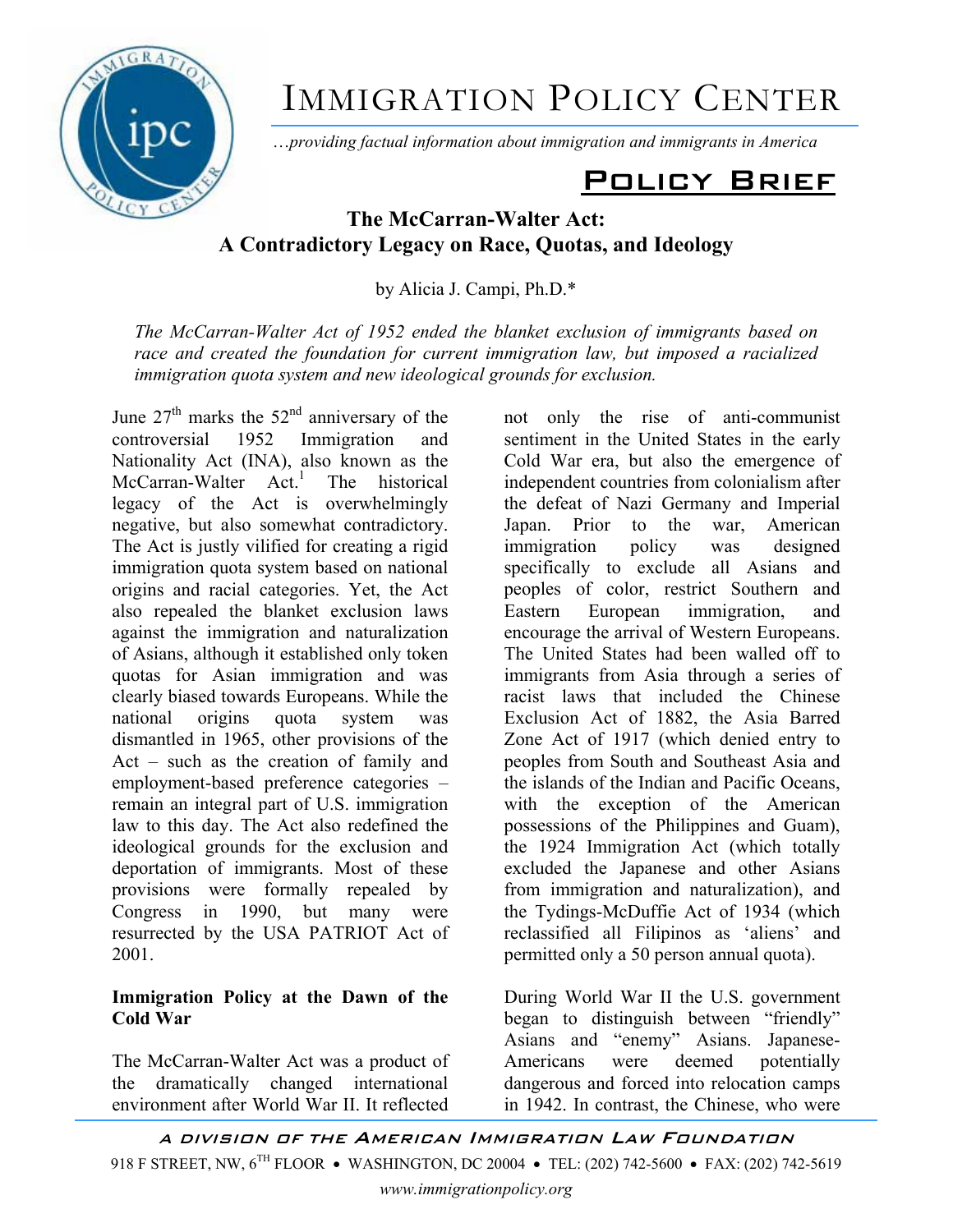major allies against the Japanese, were rewarded by the 1943 Magnuson Act, which repealed the Exclusion Act of 1882 and lifted the racial bar against non-whites established in the Naturalization Act of 1790 by permitting a small annual quota of 105 Chinese immigrants and by making Chinese already in the country eligible for citizenship. With the end of the war, Asian colonies, such as the U.S.-governed Philippines and British-controlled India, also were permitted small immigrant quotas through the enactment of special exclusion repeal measures. However, the U.S. occupied Japanese were still banned from immigration, and the concept of the Asia Barred Zone was still extant in the law.

After the War ended, the consolidation of Eastern Europe under the influence of the Soviet Union, the success of the communists in mainland China in 1949, and the outbreak of the Korean War in 1950 stimulated a fierce anti-communist backlash in the United States. Senator Paul McCarran (D-Nevada), head of the Senate Judiciary Committee's Internal Security Subcommittee, initiated an investigation of the administrations of Presidents Franklin Roosevelt and Harry Truman to search for communist infiltration. He promoted the McCarran Internal Security Act of 1950, which required American Communist Party members to register with the Attorney General. Title II of this Act used the wartime incarceration of Japanese Americans as a precedent for rounding up alleged subversives under "loyalty clearance" programs."<sup>2</sup> President Truman vetoed the bill and, in comments reminiscent of contemporary opinions about the registration of Arabs, Muslims, and South Asians, wrote that "The basic error of this bill is that it moves in the direction of suppressing opinion and belief...that would make a mockery of the Bill of Rights and of our

claims to stand for freedom in the world. $33$ Nevertheless, Congress overrode Truman's veto and the bill became law.

#### **The McCarran-Walter Act**

Two years after passage of the McCarran Internal Security Act, Senator McCarran and Congressman Francis Walter (D-PA), who would become chairman of the Committee on Un-American Activities in the late 1950s, teamed up to write the McCarran-Walter Immigration Act. Like McCarran's previous efforts, the legislation contained provisions aimed at "subversion". In this case, it permitted the exclusion or deportation of any alien who engaged or had purpose to engage in activities prejudicial to the public interest or subversive to national security. Although the exclusion or deportation of aliens on purely ideological grounds was not a new concept in immigration law, the modern adaptation of this practice in the 1952 Act would have a lasting effect. Despite a repeal of most ideological grounds for deportation by Congress in 1990, provisions of the McCarran-Walter Act have been used as recently as 2002 in the ongoing deportation cases against two Palestinian activists who as students distributed magazines and raised funds for a group the government later designated as a terrorist organization. Several courts have ruled that the deportations are unconstitutional because the men were not involved in terrorist activity.4 Moreover, the practice of ideological exclusion has been resurrected in provisions of the USA PATRIOT Act that target aliens for deportation and exclusion based not on their actions but on their words, including words that would be protected under the First Amendment of the U.S. Constitution if spoken by U.S. citizens<sup>5</sup>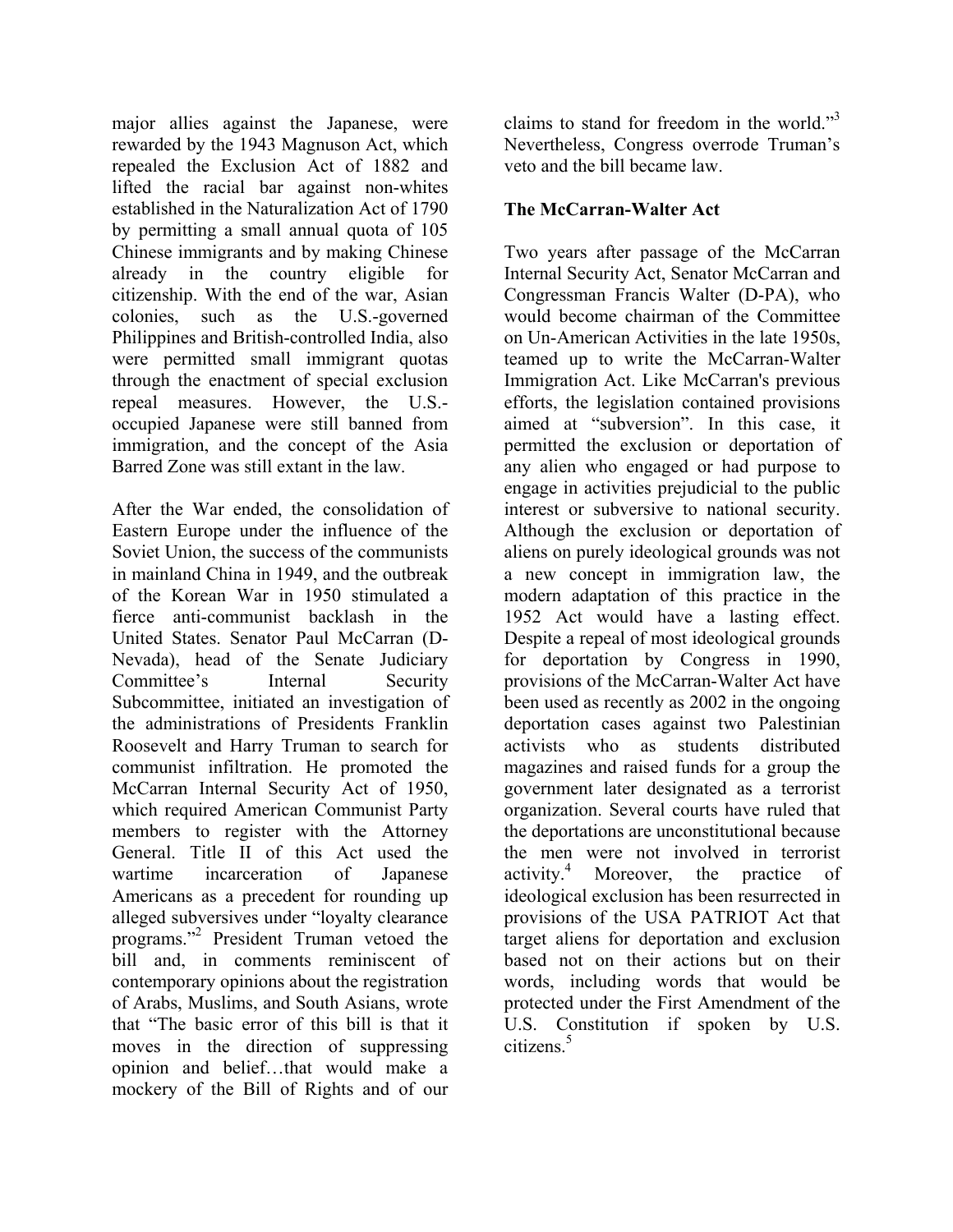However, the McCarran-Walter Act was more than just another law directed against communists. It was also a conscious attempt to collect and codify the many existing statutes governing immigration and to reorganize the structure of immigration law. The Act retained the National Origin Quota System established by the 1924 Immigration Act, but expanded it to all countries and introduced the first system of visa preferences. This necessitated both the removal of previous bars to immigration from Asia and the imposition of numerical limits on immigration from Latin America and the Caribbean that had not existed before. However, the ethnic bias of the new system was clear: 70 percent of all immigrant slots were allotted to natives of the United Kingdom, Ireland and Germany, most of which went unused. The Act also created preferences within national quotas for immigrants with special skills and for the relatives of persons already in the United States (50 percent of a country's quota were reserved for those highly skilled workers whose services were in short supply among the native labor force, while another 20 percent were set aside for the spouses and unmarried adult children of permanent resident aliens), thus establishing the basis for today's employment-based and familysponsored preference categories.<sup>6</sup> In addition, the Act detailed grounds and procedures for exclusion, denaturalization, deportation, and relief from deportation.

On the basis of its discriminatory national quota provisions, the legislation was opposed by organizations such as the American Jewish Congress, American Jewish Committee, National Council of Jewish Women, Hebrew Immigrant Aid Society, and Association of Immigration and Nationality Lawyers (which became the American Immigration Lawyers Association). In Congress the fight against

the bill was led by several prominent Jewish members including Rep. Emanuel Celler and Rep. Jacob Javits, who argued that the law would put "a legislative seal of inferiority on all persons of other than Anglo-Saxon origin."<sup>7</sup> President Truman vetoed the bill despite the recommendation of the Department of State, $8$  explaining that it would create a second-class status by dividing citizens by birth and citizens by naturalization. But Congress overrode the veto by a vote of 278-113 in the House and 57-26 in the Senate, and the bill became Public Law No.  $82-414$  – the Immigration and Nationality Act (INA).

In 1953 Truman convened a presidential commission to investigate the social and political implications of the INA's national origins quotas.<sup>9</sup> This Presidential Commission on Immigration and Naturalization (PCIN) recommended relaxing the security provisions of the McCarran-Walter Act, a stance supported by the Communist Party of the U.S.A. McCarran later accused PCIN of containing communist sympathizers and stated that subverting the national origins system ìwould, in the course of a generation or so, tend to change the ethnic and cultural composition of this nation. $i<sup>10</sup>$ 

#### **A Mixed Bag for Asian Americans**

The provisions of the McCarran-Walter Act that lifted the bars to immigration and naturalization for Asians and Pacific Americans were sponsored by the famous ìChina hand,î Republican representative Dr. Walter H. Judd. These provisions eliminated the 1917 Asiatic Barred Zone and all exclusionary acts against Asian nationalities, but replaced them with a territorial concept called the "Asia-Pacific Triangle." Immigration of people indigenous to the Triangle was capped annually at just 2,000,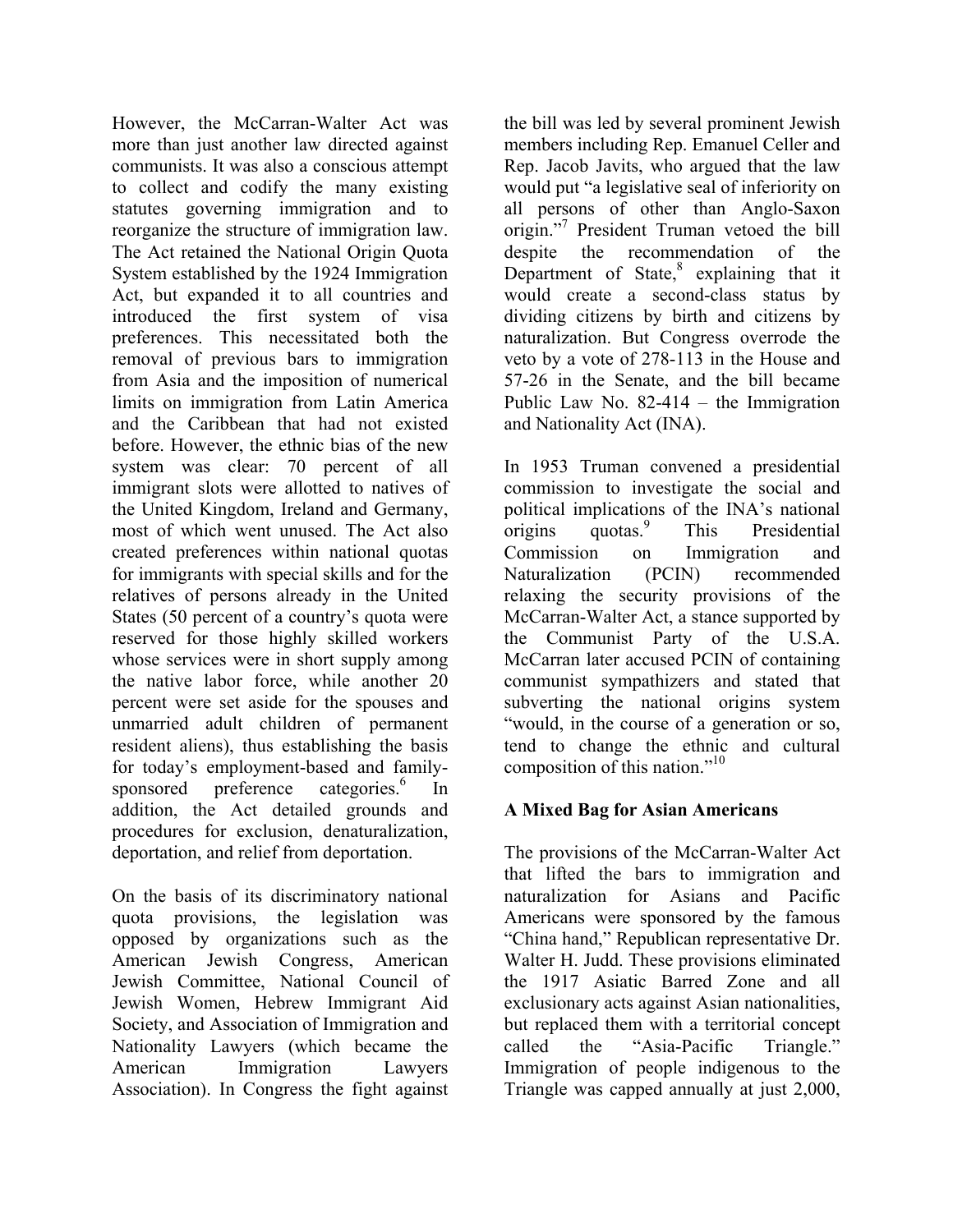while each Asian country within the Triangle was permitted a mere 100 immigrants. Adding to the restrictiveness of these provisions, a person of Chinese descent who was a native resident and citizen of France would be counted toward the 2,000 person Triangle ceiling. This racial attribution rule applied exclusively to Asians.

The Asian American community was divided in its reaction to the McCarran-Walter Act, and remains so to this day. For instance, the Japanese American Citizen's League (JACL), the oldest Asian American civil rights organization (founded in 1929), lobbied for the inclusion of a provision under which the Japan-born *issei* (first generation) were permitted to immigrate, and U.S.-born Japanese-Americans could be naturalized. Although some Japanese-Americans objected to the provision because of the token quotas it established, the JACL still proudly claims that it led the efforts to pass the act which finally lifted the bar against Japanese immigrants and allowed Asian immigrants to become naturalized U.S. citizens. Other Asian-Americans, such as Professor Lisa Lowe, believe the Act "racialized" Asians because it was not

racially neutral.<sup>11</sup> Journalist Phil Tajitsu Nash writes: "Not until the comprehensive overhaul of our immigration laws in 1965 did this explicit racial discrimination against Asian immigration cease.<sup> $12$ </sup>

#### **Conclusion**

The fight to overturn the national origins quota system in the 1952 INA began as soon as the law was passed. Soon after its enactment, the prominent Harvard historian of immigration, Oscar Handlin condemned the Act for its racist xenophobia and token quotas for Asians and West Indian Blacks.<sup>13</sup> The Immigration Act of 1965 replaced quotas based on national origin with a uniform annual cap on immigration of 20,000 per country. Nevertheless, many other aspects of the McCarran-Walter Act live on, ranging from the centrality of family and employment-based preferences in U.S. immigration law to the exclusion and deportation of immigrants on the basis of beliefs. The Act was an important, historic piece of immigration legislation, although only an imperfect step toward ending discrimination based on race in U.S. immigration policy.

#### June 2004

\* Alicia Campi is a Research Assistant with the Immigration Policy Center.

*Copyright 2004 by the American Immigration Law Foundation.* 

#### **Endnotes**

<u>.</u>

<sup>&</sup>lt;sup>1</sup> Congress passed the Act on June 11. It was vetoed by President Truman on June 25, and the veto overridden on June 27. It went into effect on December 24, 1952.

<sup>&</sup>lt;sup>2</sup> Phil Tajitsu Nash, "Fifty Years Since McCarran-Walter," **AsianWeek**, June 7, 2001.  $\frac{3}{5}$  Sontomber 22, 1050 veto measure of President Herry Truman, eited in Nash, ibid.

<sup>&</sup>lt;sup>3</sup> September 22, 1950 veto message of President Harry Truman, cited in Nash, *ibid.*  $^{4}$  David Colo. "0.011 and the LA 8." The Nation October 0, 2002.

<sup>&</sup>lt;sup>4</sup> David Cole, "9/11 and the LA 8," *The Nation*, October 9, 2003.

David D. Cole, "Enemy Aliens," *Stanford Law Review*, Vol. 54, 2002, p. 953. 6

 $<sup>6</sup>$  Ira J. Kurzban, *Immigration Law Sourcebook*,  $8<sup>th</sup>$  edition, AILF, 2002, pg. 3.</sup>